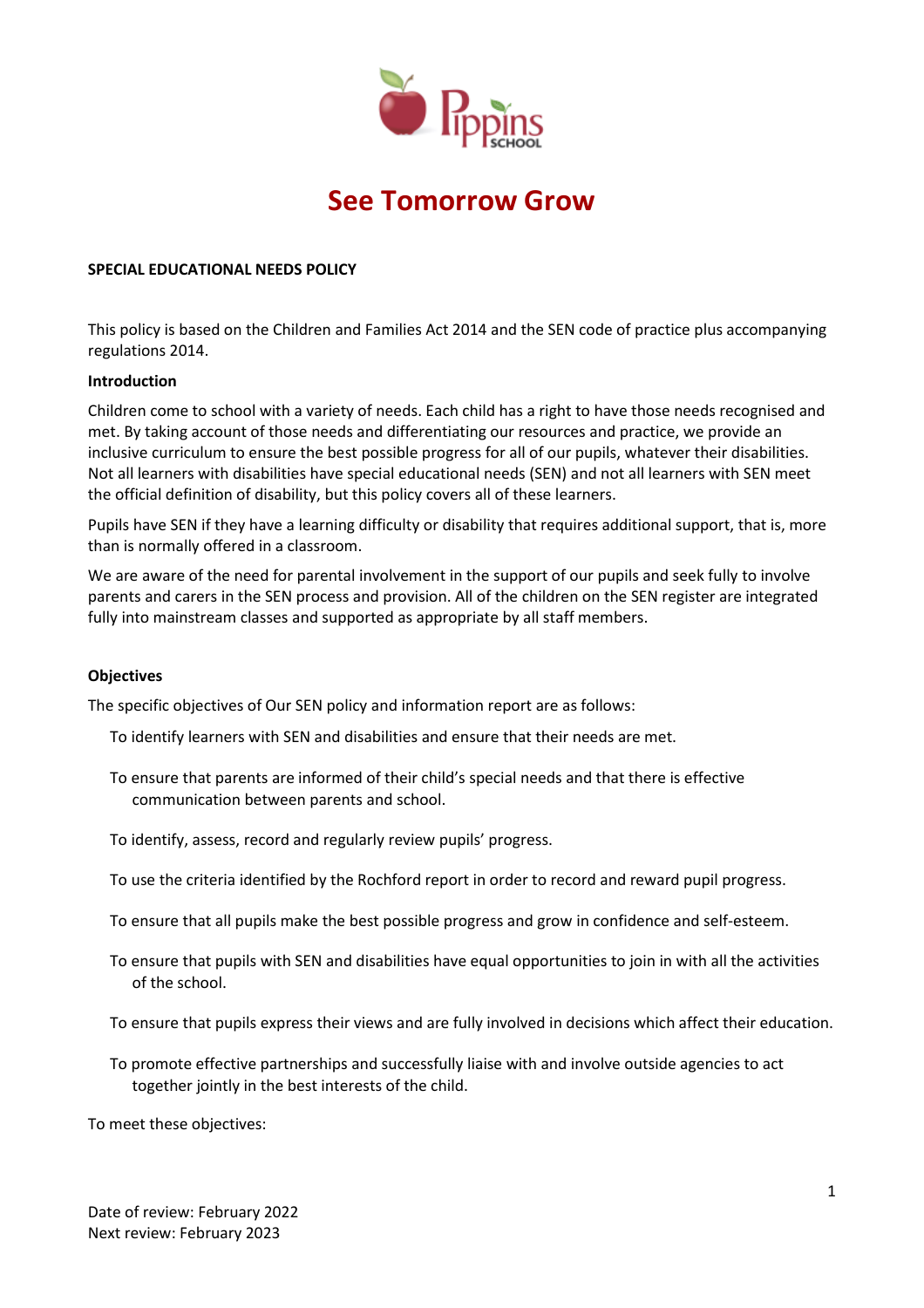Children with SEN will be identified as soon as is possible – we follow the approach outlined in the code of practice.

According to their identified needs, children will be designated as needing:

- $\circ$  SEN support within school which, dependent on need, may be expressed in a school Individual Education Plan (IEP).
- $\circ$  SEN provision supported by an Education, Health and Care (EHC) plan, drawn up by the local authority (LA) in liaison with local education, health care and social care providers who have contact with the family.

The SEN register, which contains the names of all of the children with SEN, will be updated at least once a term.

IEPs will be reviewed at least twice a year with class teachers, parents and carers, and involved agencies, if appropriate, in attendance.

Parents and carers will be kept informed at all times.

Clear and up-to-date records will be kept at every stage.

The LA has the responsibility to make EHC assessments and draw up EHC plans.

The LA must work within prescribed time limits to produce an EHC plan (a maximum of 20 weeks).

An annual review of the EHC plan is arranged for the child and targets are updated and monitored.

We will liaise with and seek advice from outside agencies and professionals to ensure pupils receive the right support to enable them, with reasonable adjustment, to be fully included in our school activities and curriculum.

### **Legislation and guidance**

This policy and information report is based on the statutory [Special Educational Needs and Disability \(SEND\)](https://www.gov.uk/government/uploads/system/uploads/attachment_data/file/398815/SEND_Code_of_Practice_January_2015.pdf)  [Code of Practice](https://www.gov.uk/government/uploads/system/uploads/attachment_data/file/398815/SEND_Code_of_Practice_January_2015.pdf) and the following legislation:

- [Part 3 of the Children and Families Act 2014](http://www.legislation.gov.uk/ukpga/2014/6/part/3), which sets out schools' responsibilities for pupils with SEN and disabilities
- [The Special Educational Needs and Disability Regulations 2014](http://www.legislation.gov.uk/uksi/2014/1530/contents/made), which set out schools' responsibilities for education, health and care (EHC) plans, SEND coordinators (SENDCOs) and the SEN information report

#### **Definitions**

A pupil has SEN if they have a learning difficulty or disability which calls for special educational provision to be made for them.

They have a learning difficulty or disability if they have:

- A significantly greater difficulty in learning than the majority of others of the same age, or
- A disability which prevents or hinders them from making use of facilities of a kind generally provided for others of the same age in mainstream schools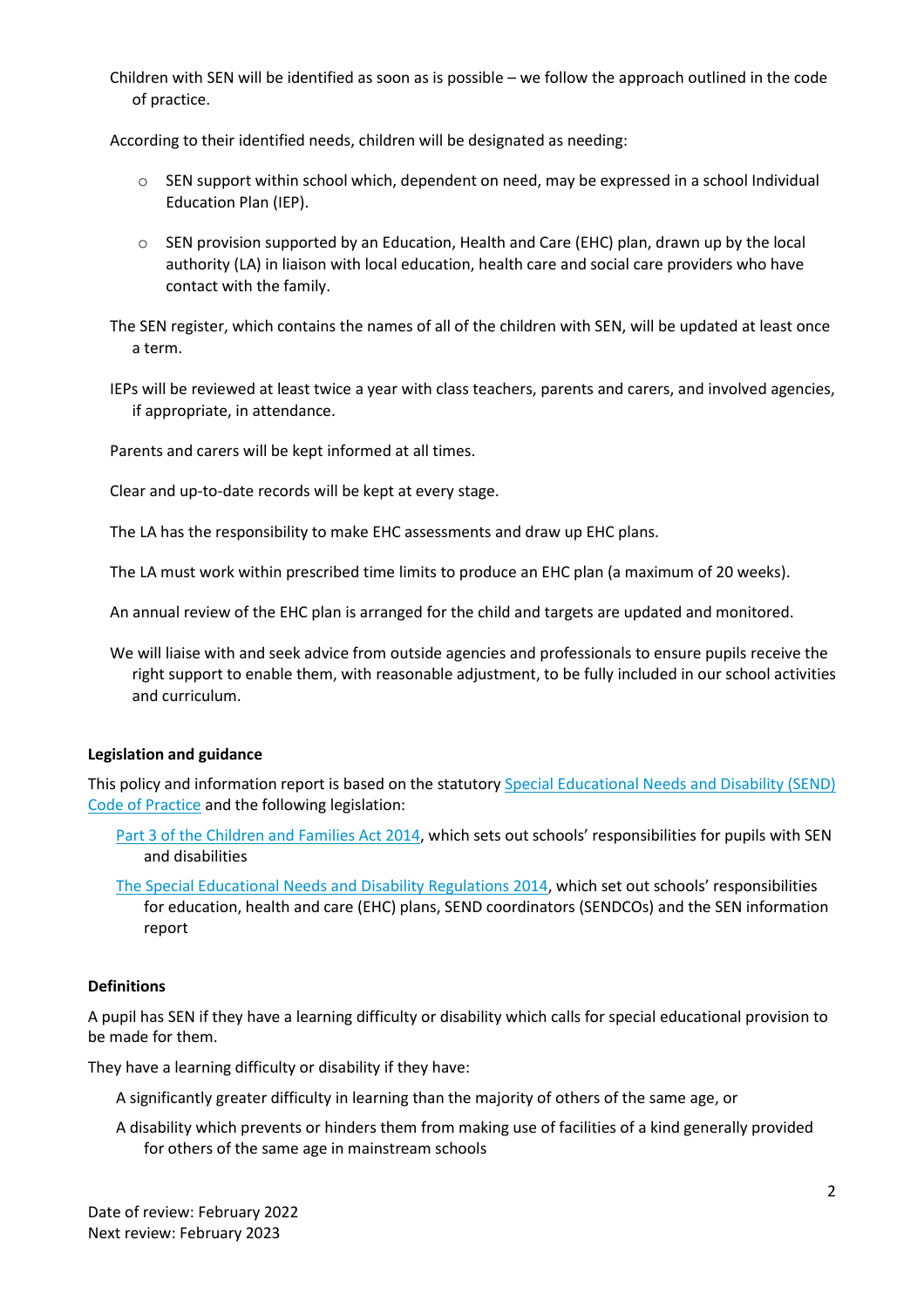Special educational provision is educational or training provision that is additional to, or different from, that made generally for other children or young people of the same age by mainstream schools.

# **Roles of the governors and staff**

The success of the school's SEN policy will be judged against the objectives set out above. Annual success criteria will be reviewed, and the governing board will report annually on the efficacy of the policy and the effectiveness of the provision.

The designated SEN governor is Mrs S Sandhu who will keep an overview of the SEND provision being made. The governing board, in conjunction with the headteacher, has responsibility for the school's general policy and approach to provision for children with SEND, including the allocation of resources. They receive a report on the school's SEND provision at least once a term.

The headteacher is the designated responsible person in overall charge of the management of SEND provision and its funding. The headteacher works closely with the SEND co-ordinator.

The SEND co-ordinator is responsible for the day-to-day implementation of the provision and is Mrs Sara Doherty.

Contact details: 01753682937 sdoherty@pippins.slough.sch.uk

The SEN co-ordinator is currently time-tabled to provide extra support (both withdrawal and in class) to groups and individuals. Additionally, s/he is responsible for:

- Liaising with and advising colleagues.
- Co-ordinating the provision for children with SEN, including those with an EHC plan.
- Maintaining the SEN register.
- Overseeing the records of pupils with SEN.
- Liaising with parents and carers of children with SEN.
- Dealing with SEN/EHC administration.
- Liaising with and co-ordinating the other external agencies involved with SEN and EHC planning.
- Managing the teaching assistants and individual support assistants.
- Contributing to the in-service training of staff.

The class teacher has a responsibility towards the children with SEN in their class. The class teacher has responsibility for:

- Planning and delivering a differentiated curriculum and collecting and gathering information.
- Liaising with parents and carers as well as external agencies, teaching assistants, other support staff and colleagues, where necessary.
- Planning, monitoring and evaluating IEP and EHC plan targets.
- Evaluating progress of IEP and EHC plan pupils.
- Attending INSET and training sessions.

Teaching assistants (TAs) who are directly involved with a child or group of children will liaise with the class teacher, parents/carers and SEN co-ordinator in order to plan for, and meet, the needs of that child. Regular support and monitoring will be provided by the SEN co-ordinator. The school provides, wherever possible, TAs to support children with IEP and EHC plans in the classroom.

### **Admissions arrangements**

We are legally obliged to admit any child whose EHC plan specifically names this school.

One of the categories of the school's admissions policy also gives priority to children whose parents have not specifically named the school, but who may have particular physical, social or emotional needs, if it can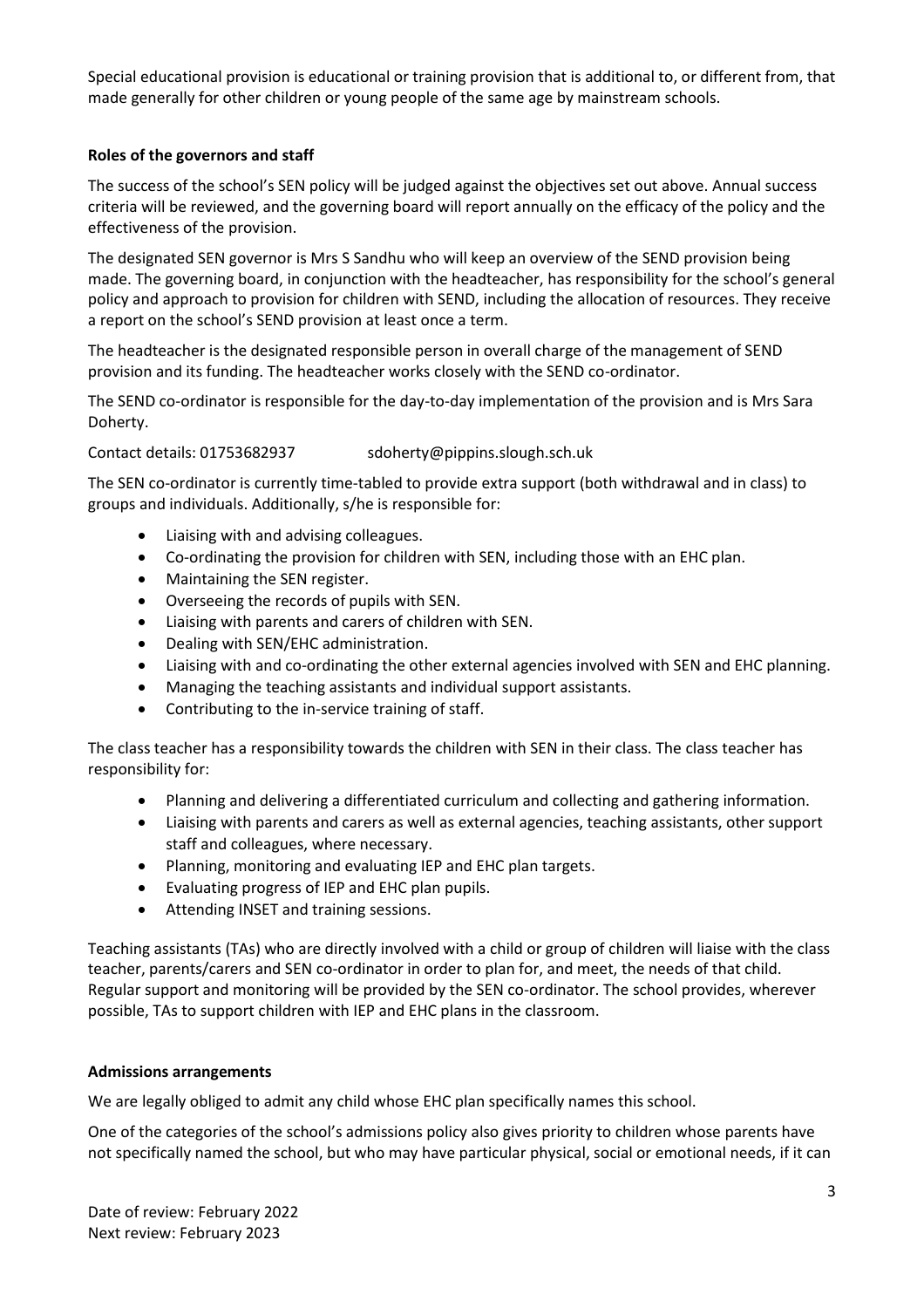be shown that the school's SEND support would have a beneficial effect on these children. The school still only has limited access for children with mobility problems, but has wheelchair access to most facilities.

Before admission, parents, carers and children visit the school and they are encouraged to voice any concerns they might have about their child's integration into school. Our current admissions form requests that parents or carers state any special needs that their child has.

## **Education, health and care plans**

If, at any stage, it is felt that a pupil is performing below the expected level for his/her age, we may initiate an IEP, which often is sufficient extra SEND support. However, if in-school intervention programmes (SEN support) have not helped the pupil to make sufficient progress, then the school will liaise with parents and approach the LA to ask for an EHC assessment. The LA will decide as a result of the assessment whether an EHC plan is required. The plan is then drawn up in accordance with the facilities provided by the LA. (The LA has to produce a document called the 'Local Offer' which describes the support and facilities available.) Parents see a draft of the proposed plan. They have the right to state, if they wish, at which school they wish their child to receive their education. LAs are obliged to provide a place at the nominated school unless there are very good reasons not to do so.

Children's IEPs are reviewed termly, and EHC plans are reviewed annually by means of a consultation between class teachers, SEND co-ordinators, TAs, the LA plus any involved agencies, and parents and carers. Provision is also made for pupils to attend. Targets are reviewed and extended or updated as necessary. Informal monitoring of targets is on-going throughout the year.

The school discipline policy for pupils and its consistent approach and methods of recording concerns makes it an invaluable tool in highlighting individual emotional and behavioural problems.

#### **SEND information report**

#### **The kinds of SEND that are provided for**

Our school currently provides additional and/or different provision for a range of needs, including:

- Communication and interaction, for example, autistic spectrum disorder, speech and language difficulties
- Cognition and learning, for example, dyslexia, dyspraxia,
- Social, emotional and mental health difficulties, for example, attention deficit hyperactivity disorder (ADHD), attachment
- Sensory and/or physical needs, for example, sensory impairments, processing difficulties,

#### **Identifying pupils with SEN and assessing their needs**

At Pippins School we identify the needs of pupils by considering the needs of the whole child which will include not just the special educational needs of the child. We measure children's progress in learning against national expectations and age-related expectations.

The school currently uses an internal system of base-line screening with all new children in the reception class. This is an early years literacy and numeracy screening programme that has proved successful in improving focus on children's literacy and numeracy skills.

We aim to identify needs as early as possible. This may be through discussion with parents, teachers or members of staff. We regularly assess children and through this may notice a child is making limited or slow progress. Or we may notice a change in their behaviour or attitude.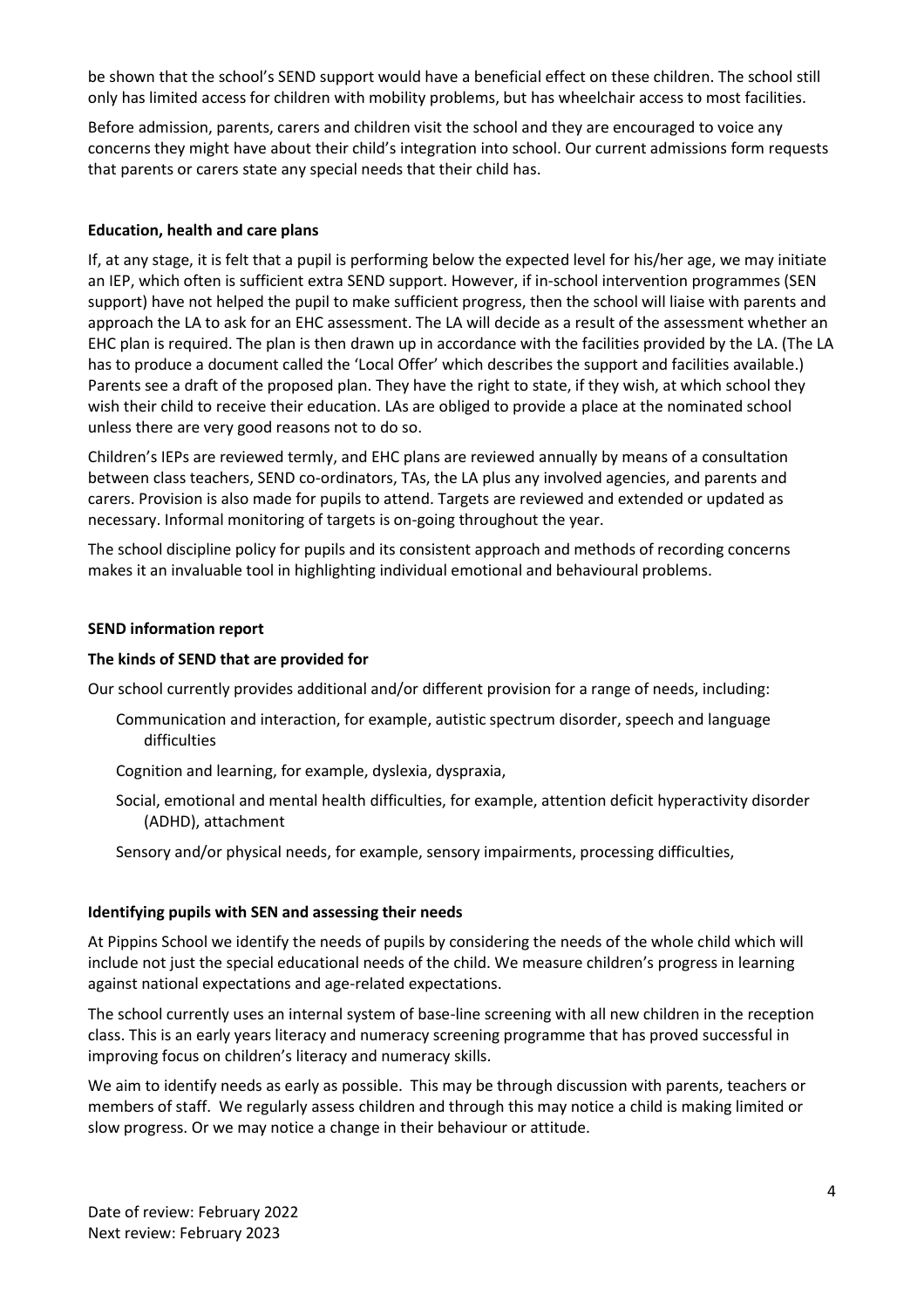The identification of SEN is linked to monitoring the progress and development of all pupils. This allows us to identify pupils who are making less than expected progress at an early stage. Class teachers will make regular assessments of progress for all pupils and identify those whose progress:

- Is significantly slower than that of their peers starting from the same baseline
- Fails to match or better the child's previous rate of progress
- Fails to close the attainment gap between the child and their peers
- Widens the attainment gap

This may include progress in areas other than attainment, for example, social needs.

Slow progress and low attainment will not automatically mean a pupil is recorded as having SEN.

When deciding whether special educational provision is required, we will start with the desired outcomes, including the expected progress and attainment, and the views and the wishes of the pupil and their parents. We will use this to determine the support that is needed and whether we can provide it by adapting our core offer, or whether something different or additional is needed.

If a child has already been identified as having SEND from a previous setting, information will be passed to us from their previous school or Early Years setting. This information will then be used to provide starting points for the development of an appropriate curriculum.

Children are not regarded as having a learning difficulty solely because the language of their home is different from the language in which they will be taught.

## **Consulting and involving pupils and parents**

Arrangements for including parents and carers of children with SEN follow the procedures outlined in this policy:

- Parents and carers are kept informed, both formally and informally, through IEP/EHC plan meetings, parent surgeries, report evenings, phone calls, meetings, emails, letters and by word of mouth.
- The school encourages parents and carers to discuss any concerns regarding their children. This can be done through the class teacher or SEN co-ordinator (by arranging a meeting). Interpreters can be arranged for those parents and carers who would like it.
- Updated IEPs are sent home termly and EHC plans to be shared with parents and carers at least once a year.

Each year the governing board will include the following information on their school website:

- The success of the SEN policy.
- Any significant changes to the policy.
- Any consultation with the LA and other schools and units.
- How resources have been allocated for SEND provision, including the use of the pupil premium where relevant.

At Pippins we believe that education is a partnership between home and school. We encourage parents to keep communication channels open, as we will do, especially if their child has additional needs and/or SEND. We are adaptable to using a variety of communication methods to accommodate working parents or parents who may not speak English.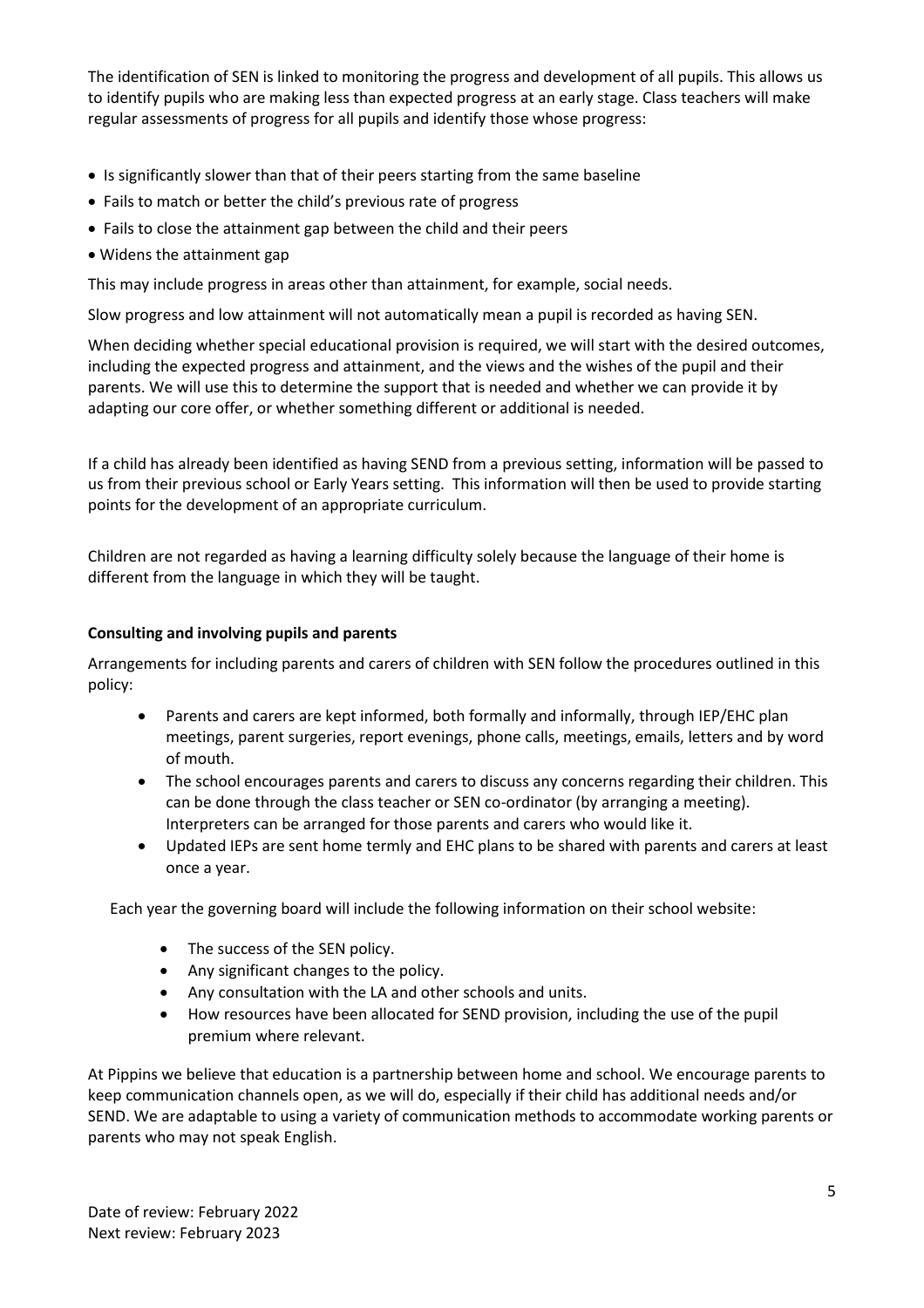All parents are encouraged to make appointments to see their child's class teacher to discuss progress and ways to support their child. Parents of and children on the SEND register will also be regularly involved in the planning and reviewing provision. Parents will receive copies of reports and plans for their child which may detail what they can do to help at home.

# **Assessing and reviewing pupils' progress towards outcomes**

We will follow the graduated approach and the four-part cycle of **assess, plan, do, review**.

## *Assess*

*Before identifying a child as needing SEND support the class teacher, working with the SENDCo, will identify a clear analysis of the pupil's needs.*

# *Plan*

*Where it is decided to provide a pupil with SEN support, the teacher, the SENDCo and the parent will consult to discuss and decide on the appropriate support to be put into place. The child's wishes and views will also be sought.*

# *Do*

*The class teacher will remain responsible for working with the child on a daily basis. Work will be differentiated in the classroom to meet the needs of the child. For some children, interventions may be put into place.*

## *Review*

*The effectiveness of the support and the impact on the child's progress will be reviewed regularly, and all parties involved will work together to decide on any changes needed.*

The class or subject teacher will work with the SENDCO to carry out a clear analysis of the pupil's needs. This will draw on:

- The teacher's assessment and experience of the pupil
- Their previous progress and attainment and behaviour
- Other teachers' assessments, where relevant
- The individual's development in comparison to their peers and national data
- The views and experience of parents
- The pupil's own views
- Advice from external support services, if relevant
- The assessment will be reviewed regularly.

All teachers and support staff who work with the pupil will be made aware of their needs, the outcomes sought, the support provided, and any teaching strategies or approaches that are required. We will regularly review the effectiveness of the support and interventions and their impact on the pupil's progress.

### **Supporting pupils moving between phases and preparing for adulthood**

Prior to their agreed start date we encourage all new children to visit the school. For children with SEND, we would encourage further visits to meet their new teacher and to assist with the acclimatisation of the new surroundings. We would also endeavour to visit them in their current school if possible and to attend any review meetings held before transfer.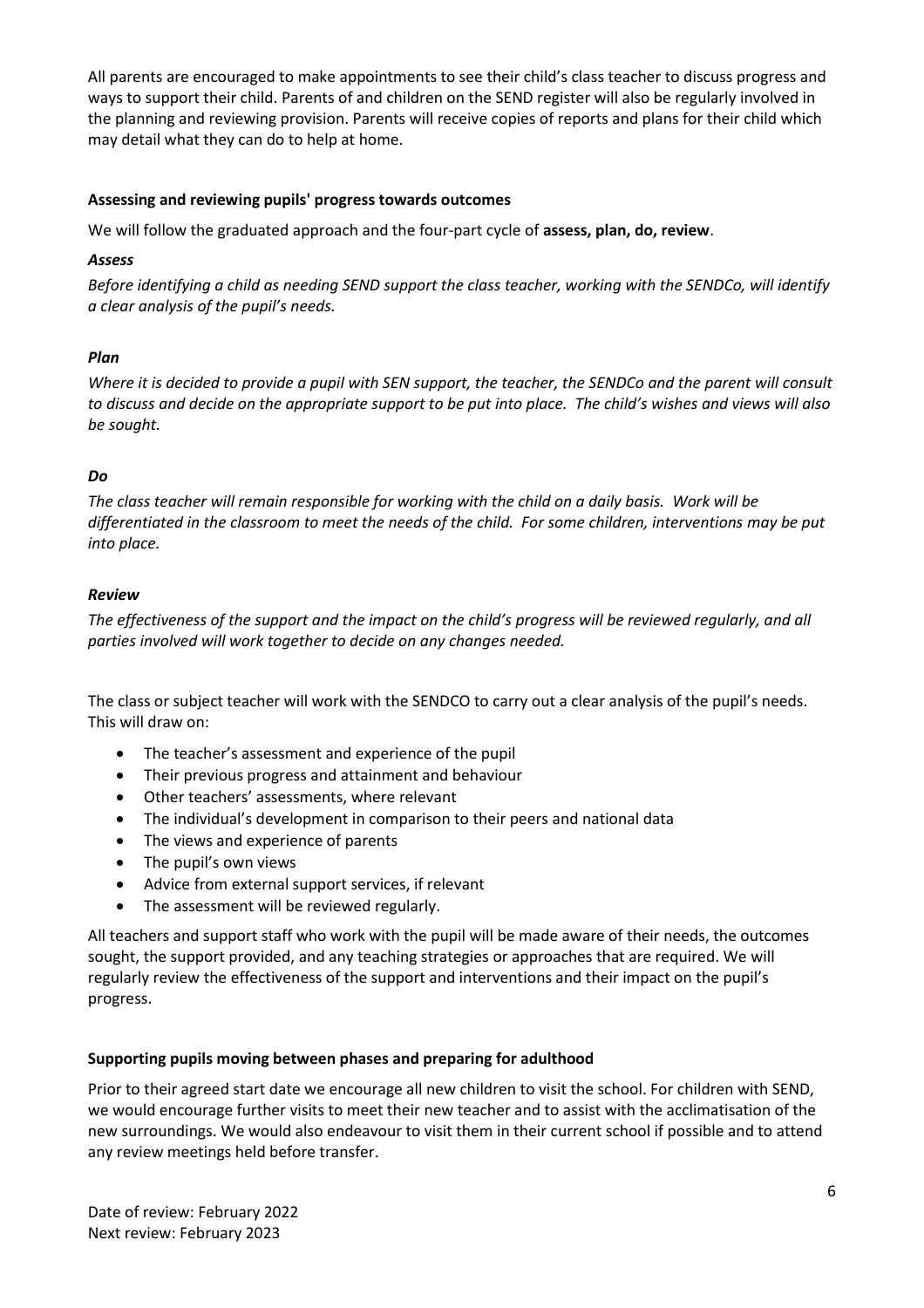We liaise closely with staff when receiving and transferring children to different schools ensuring all relevant paperwork is passed on and all needs are discussed and understood.

When children are preparing to leave us for a new school, typically to go to Secondary education, we arrange additional visits to the receiving school and encourage staff from the new school to come to Pippins to meet their new pupil and to talk to staff here about their needs. We may send a supporting member of Pippins staff to attend a school visit alongside the child if this is deemed appropriate.

If a child has an Education, Health and Care Plan then the transition review meeting will identify any additional transition work which needs to take place.

Some children may find transition potentially difficult so we create transition books using photos and social stories to discuss what the new school will be like and to address any worries or concerns that they may have.

### **Secondary transfer arrangements**

SEN records including details of EHC plans are transferred following agreed procedures.

- There are opportunities for all learners to visit their prospective secondary school.
- Learners with SEN are given additional visits to secondary providers if required, so that they can feel confident about the new situation with which they will be faced.
- Representatives from local secondary schools are available for consultation before the time of transfer, and may visit pupils at primary phase.
- The learner's IEP or EHC plan will be reviewed shortly before transfer to secondary school and amended if appropriate.
- The SEN co-ordinator from the receiving school often attends a final review meeting if that school has been specifically named in a child's EHC plan.

# **Our approach to teaching pupils with SEN**

The SENDCo and the child's class teacher will decide together on the action needed to help the child progress. The curriculum is differentiated so that tasks are set at the appropriate level for each child. With the support of the SENDCo, the Class Teacher will deliver quality first teaching to meet the needs of the child through effective planning. Small groups of children are given targeted English/Maths support in class, led by the class teacher or a Learning Support Assistant.

Teachers are responsible and accountable for the progress and development of all the pupils in their class, including those who have or may have SEND and who access support from teaching assistants or specialist staff.

Some children may require additional support to that of quality first teaching, in such cases as the following may be provided:

- 1-1 or small intervention groups for extra phonics, literacy or maths support, using materials such as Catch-up, Precision Teaching, Speed-up or Teodorescu Handwriting Scheme.
- Computer programmes.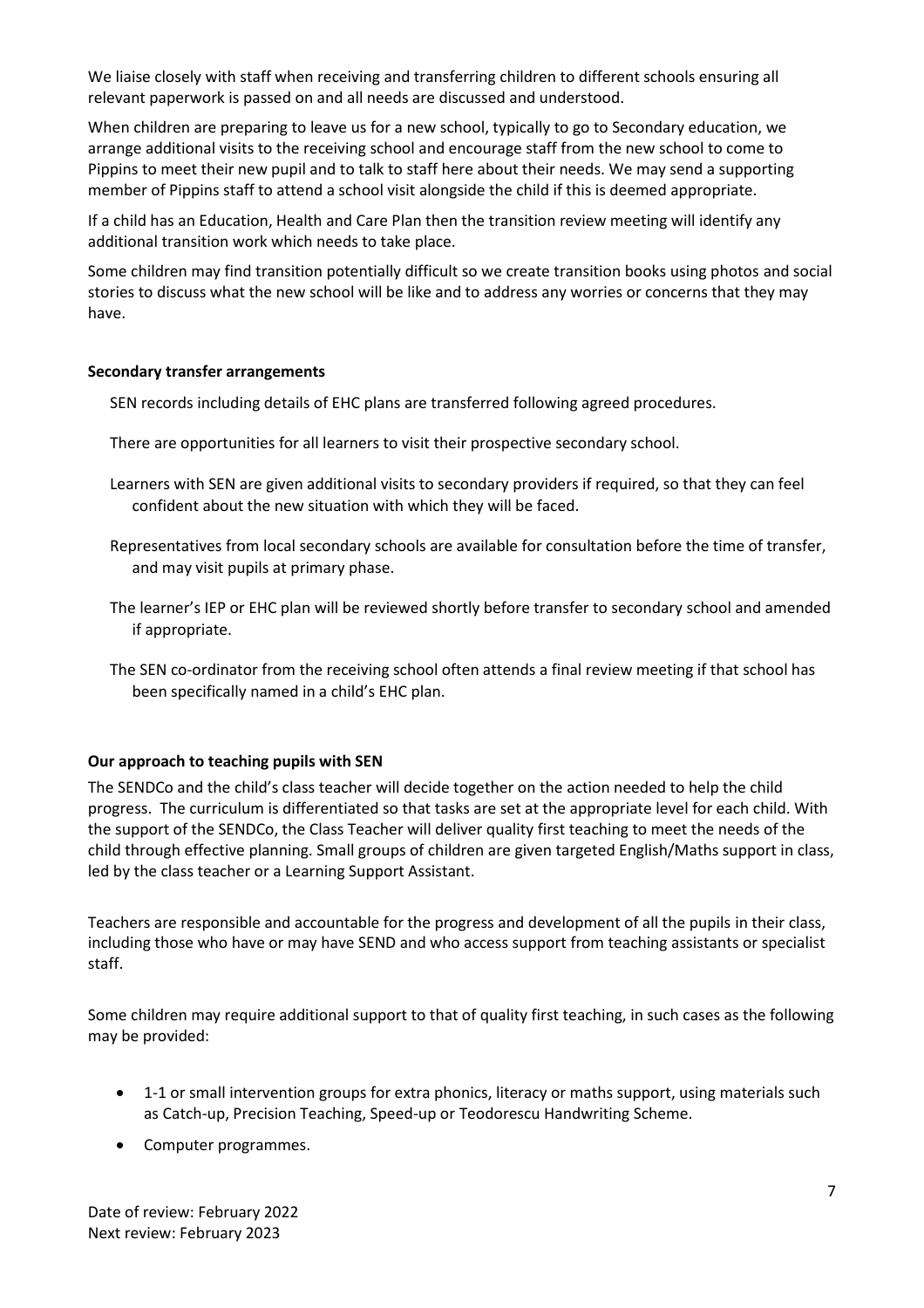- Social skills groups to help children form friendships and learn the skills needed to flourish socially.
- 1:1 and small group emotional literacy interventions including Arts Feelings

We regularly work in partnership with and use the services, advice and support of outside agencies, such as the Educational Psychologist, Speech and Language therapist, Physiotherapist, Children and Adolescent Mental Health Service (CAMHS) or Behaviour Support Services. Parents' permission will always be gained before making a referral to any of these services.

# **Adaptations to the curriculum and learning environment**

We make the following adaptations to ensure all pupils' needs are met:

- Differentiating our curriculum to ensure all pupils are able to access it, for example, by grouping, 1:1 work, teaching style, content of the lesson, etc.
- Adapting our resources and staffing
- Using recommended aids, such as laptops, coloured overlays, visual timetables, larger font, etc.
- Differentiating our teaching, for example, giving longer processing times, pre-teaching of key vocabulary, reading instructions aloud, etc.

# **Additional support for learning**

A wide variety of agencies are available to support children with SEN and if the child has an EHC plan, the agencies involved (health care and social care) are required by legislation to work jointly in forming and carrying out that plan. The school liaises closely with a wide range of other colleagues and works with them as they provide therapy within the school. The school refers and liaises with the following services:

- Educational Psychologist: <http://servicesguide.slough.gov.uk/kb5/slough/services/service.page?id=rkR7qVXQgHg>
- Specialist teacher advisors for Dyslexia, Autism and Downs Syndrome:
- <http://servicesguide.slough.gov.uk/kb5/slough/services/service.page?id=rkR7qVXQgHg>
- Speech and Language Therapists (SALT): Pippins School employs an independent speech and language therapist on an ad hoc basis, children who have EHC plans may be entitled to speech and language therapy as detailed in their plans, nursery aged children can access the SaLT drop in sessions and children may be referred to the Slough SaLT service as necessary
- Sensory Consortium: as required
- Child and Adolescent Mental Health (CAMHS): when required including referrals for Autism, ADHD and mental health needs
- http://servicesguide.slough.gov.uk/kb5/slough/services/service.page?id=0rFOX0IEk60
- Physiotherapy, Occupational Therapy and School Nursing Services: as required
- Mental Health Support Team

The cost of these services is agreed within the SEND budget for the year and reviewed annually to ensure we get the best support we can within a fixed budget.

# **Expertise and training of staff**

We have a part time (4 days a week) SENDCo. We have a team of skilled teaching assistants who are trained to deliver SEN provision.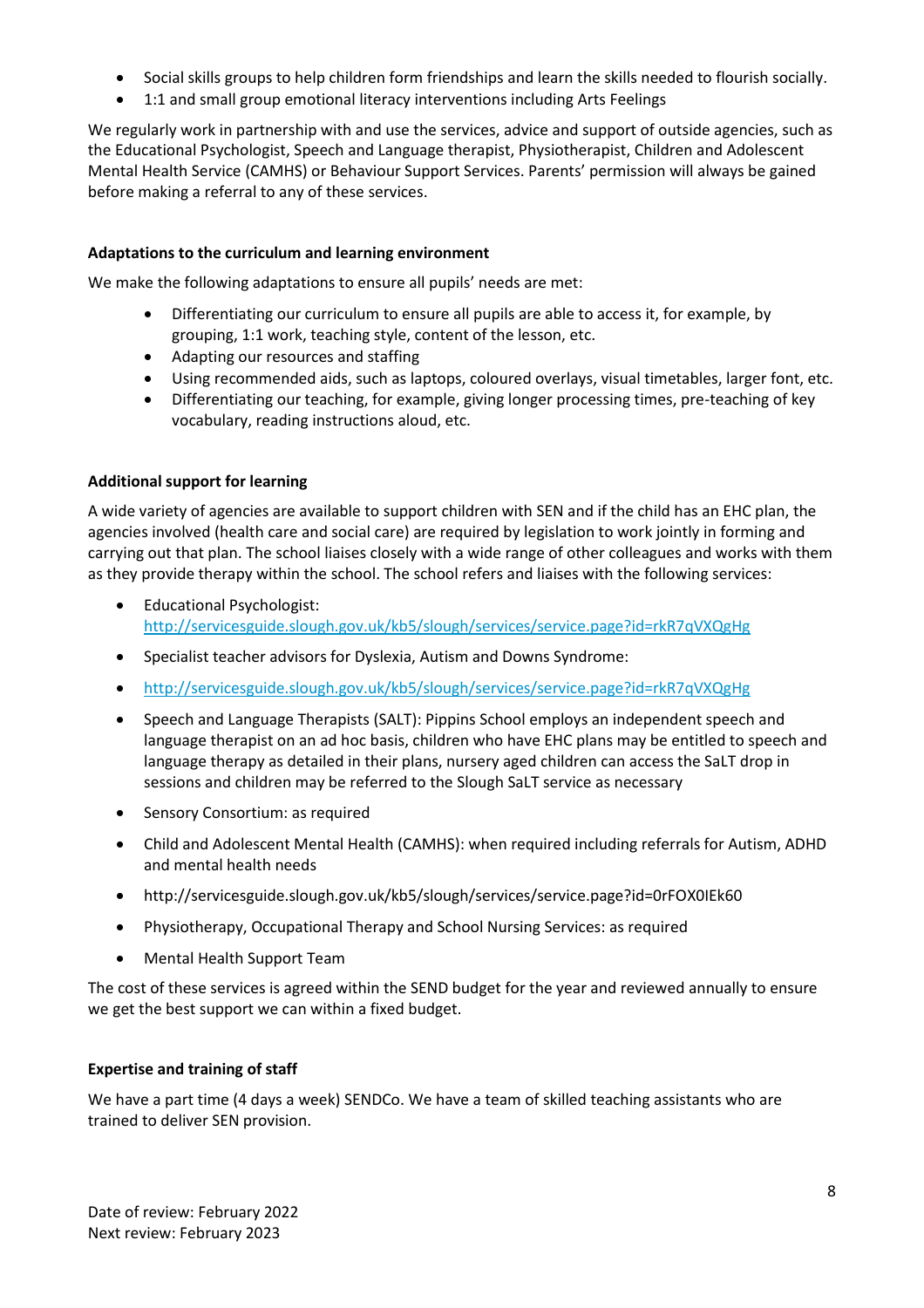The SEN co-ordinator attends regular in-service training sessions held by the LA and additional courses and conferences as appropriate. Staff and governors are encouraged to attend all relevant INSET. INSET is provided for in the school's budget and school development plan.

In addition, the SEN co-ordinator holds INSET for teaching staff and their teaching assistants. Topics have included:

- Quality First Teaching
- Assessment packages
- Writing and implementing IEPs
- Assess, plan, do review cycle
- Training on specific interventions
- Individual training sessions on children's IEPs or EHC plans.
- Basic skills.

# **Evaluating the effectiveness of SEN provision**

The criteria for success of the SEN provision are as follows:

- SEN register to be updated at least once a term.
- IEP and EHC meetings to be held at least annually and all action highlighted implemented. All associated data or paperwork to be forwarded to parents and carers, involved agencies and safely stored online or in SEN files.
- Parents and carers to be kept regularly informed and involved.
- Parents and carers to be invited to IEP/EHC reviews at least once a year.
- Children themselves to be involved as much as possible, but also as appropriate.
- Relevant SEN data or paperwork to be stored or filed in a secure central system.
- External agencies to be involved as indicated in the EHC plan.
- Agencies to be managed effectively by the SEN co-ordinators.
- INSET/SEN updates passed on to colleagues where appropriate.

The headteacher and governors use these success criteria to determine the success of the SEN provision.

# **Enabling pupils with SEN to engage in activities available to those in the school who do not have SEN**

All of our extra-curricular activities and school visits are available to all our pupils, including our before-and after-school clubs.

All pupils are encouraged to go on our residential trip(s) in years 4 and 6.

All pupils are encouraged to take part in sports days, school plays and nativities, special workshops, etc.

No pupil is ever excluded from taking part in these activities because of their SEN or disability.

Pupils with SEND are admitted to the school on the same basis as any other child. The Governing Body uses the LA admissions criteria.

The law provides a separate process for the admission of children with an EHC Plan. The governing body will work in full cooperation with the appropriate agencies to ensure such applications are processed in accordance with the Code of Practice for Children with Special Educational Needs.

Pippins school has access throughout for wheelchair users and those with limited mobility and disabled access toilets.

# **Support for improving emotional and social development**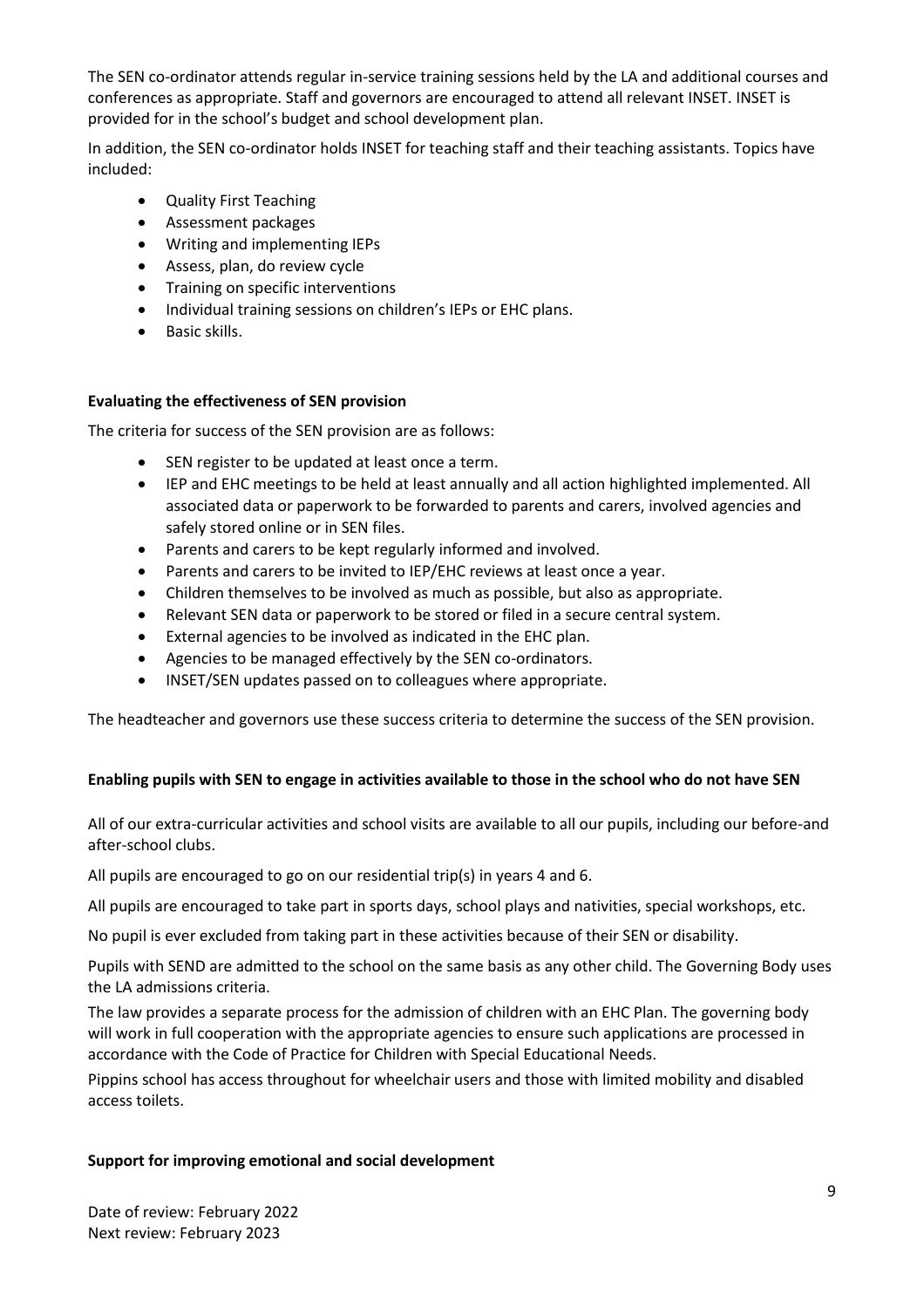Pippins is a 'Rights Respecting' and inclusive school; we welcome and celebrate diversity. We have a caring, understanding team working with our children and our staff believe that children having high self- esteem is crucial to the wellbeing of all children. We have a very positive approach to all types of behaviour with a clear reward system that is followed by all staff and pupils. After any behavioural incident we expect the child to reflect on their behaviour with an adult. (see Behaviour and Discipline Policy for further details).

Pupils with SEN are encouraged to be part of the school council, house and sports captains and eco warriors.

Members of staff may provide Pastoral Support by means of small group work and 1:1 support. We identify children that may need social and emotional support through a variety of ways including Pupil Progress Meetings, liaison with parents, class teachers, and sometimes with outside agencies. Some children who have difficulties that require further individualised interventions may need extra support or assessments by outside agencies such as Health, Social Services; Social, Emotional and Behavioural Difficulties Outreach Service (SEBDOS), Child and Adolescent Mental Health Service (CAMHS) and/or The Early Help Team. Referrals made to these agencies will require parental support.

Pippins School is part of the first wave of schools in Slough to be in receipt of support from the Mental Health Support team. There will be a monthly surgery held with the SENDCo with representatives from the MHST and children can be discussed and provision including referrals, once agreed by parents, can be arranged.

We have a zero-tolerance approach to bullying.

# **Complaints about SEN provision**

Any concerns regarding SEN provision should initially be discussed with the class teacher or the SEN coordinator. If a satisfactory resolution is not found, the issue should then be raised with the headteacher. If this fails to resolve the issue, the matter may be taken further with a group of three governors, including the governor who has oversight of the school's SEN provision and who will act as chair, if appropriate, will hear the complaint.

Where a child has an EHC plan, the LA is obliged to have in place processes for dealing with complaints, disagreements and mediation, which are described in its Local Offer.

# **Contact details of support services for parents of pupils with SEN**

We endeavour to support parents as best we can through school, though there are several specialist support services in the area and Local Authority that can offer further support including:

SENDIASS Slough – SEND Information Advice and Support Service **[http://www.slough.gov.uk/schools-and](http://www.slough.gov.uk/schools-and-learning/slough-send-information-advice-and-support-service-sendiass.aspx)[learning/slough-send-information-advice-and-support-service-sendiass.aspx](http://www.slough.gov.uk/schools-and-learning/slough-send-information-advice-and-support-service-sendiass.aspx)**

Autism Berkshire – **<http://www.autismberkshire.org.uk/>**

Special Voices Slough – **<http://specialvoices.co.uk/>**

We may suggest other forms of support for families including making a referral to Early Help, or SEBDOS for outreach work. All referrals would be undertaken with permission from the parent/ family.